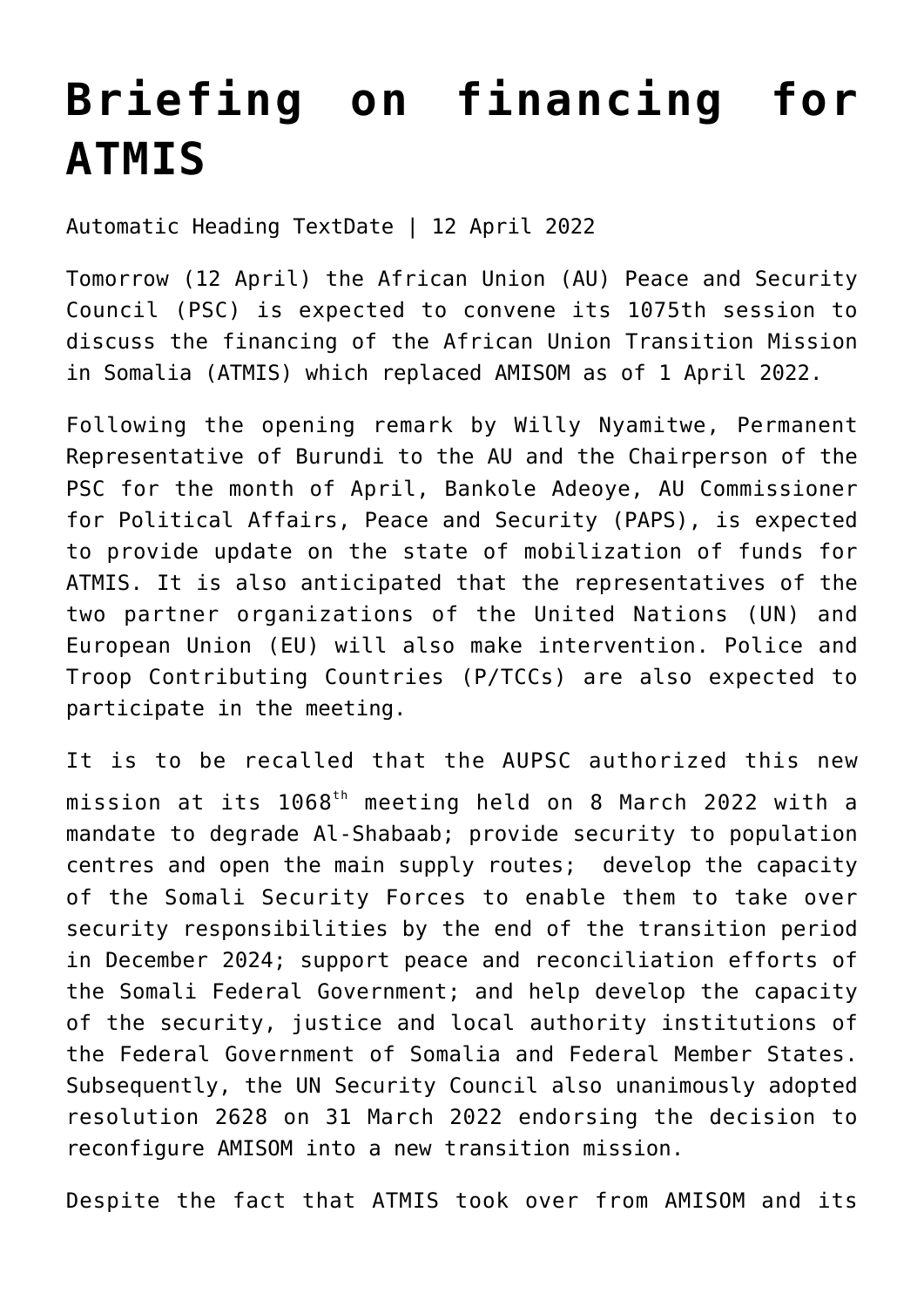mandate commenced on 1 April 2022, its funding requirements remain unsettled. What further complicates the matter is that the troops are said to have not been paid for the month of March which underscores the urgency of addressing the financing issue. Troop Contributing Countries will likely raise this issue at the meeting.

The imperative of securing sustainable and predictable financing for the mission has been a perennial issue. It was also raised during the discussion and negotiation on ATMIS both in Addis Ababa and New York. as a critical issue for the success of the mission. In its 8 March Communique, the AUPSC 'reaffirm[ed] the critical importance of sustainable and predictable financing, at adequate levels and for the full duration of the mission from 1 April, 2022 up to 31 December, 2024.' Accordingly, the AUPSC 'appeal[ed] to the UN, European Union and other partners to establish a financial support package, including through UN assessed contributions, taking into consideration the primary responsibility of the UN Security Council for the maintenance of international peace and security.'

Resolution 2628 also 'underline[d] the need to enhance the predictability, sustainability and flexibility of financing for African Union-led peace support operations authorised by the Security Council and under the Security Council's authority consistent with Chapter VIII of the Charter.' This resolution of the UN Security Council 'encourage[d] the Secretary-General, African Union and Member States to continue efforts to explore in earnest funding arrangements for ATMIS, bearing in mind the full range of options available to the United Nations, African Union, the European Union, and to other partners, and considering the limitations of voluntary funding, in order to establish secure future funding arrangements for ATMIS'.

The UN is expected to continue providing logistical support package to the new mission. UN Support Office in Somalia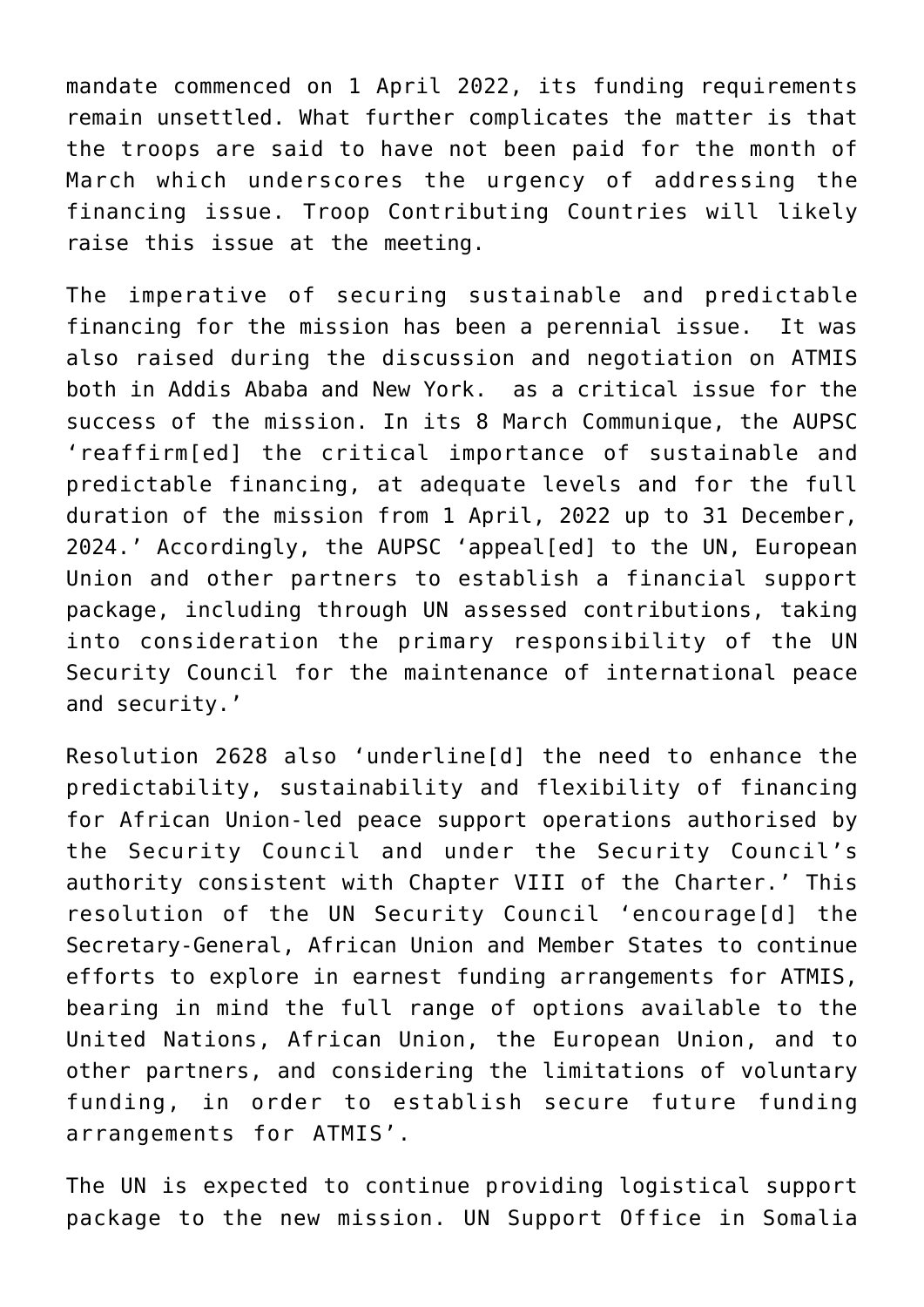(UNSOS) is mandated to provide logistics support to ATMIS uniformed and civilian personnel. This Support is provided through a combination of assessed budget and voluntary contributions from member states to the AMISOM Trust Fund. UK is said to have contributed recently some amount of money to the Trust Fund. UNSOS is also mandated to provide logistical support to the Somali Security Forces which is funded through voluntary contributions from member states to a Trust Fund managed by UNSOS. The Security Council has expressed its intentions to consider increasing the number of Somali security forces eligible for support through the UN Trust Fund and urged member states to continue contributing to the fund. But the use of UN assessed contributions to finance the mission, a longstanding request by the AU, is not being considered due to strong opposition by some permanent members of the Security Council. These members do not appear to be particularly keen to discuss the financing issue in a missionspecific context like ATMIS.

The EU has been a major financial partner of AMISOM and it is expected to continue financing ATMIS. However, the EU has not yet made any commitment to finance the expense of ATMIS in full. The EU was part of the consultations on the reconfiguration of AMISOM to ATMIS as part of the Quartet format (Somalia, AU, EU and the UN). Consultations between the AU and EU has continued. On 30 March 2022, a delegation from the EU held a meeting with the AU Commissioner for Peace and Security, Ambassador Bankole Adeoye. The meeting centered on the EU Peace Facility, with affirmation of EU's continued support to AU's peace support efforts in the spirit of the Joint AU-UN vision adopted at the February 2022 AU-EU summit. While the EU put forward a proposed budget towards funding ATMIS, this does not meet the full funding requirements of ATMIS. It is not clear whether EU's proposed funding amount short of the funding requirements of ATMIS is a result of current pressure facing the EU on account of the war on Ukraine and the resultant unexpected resource mobilization for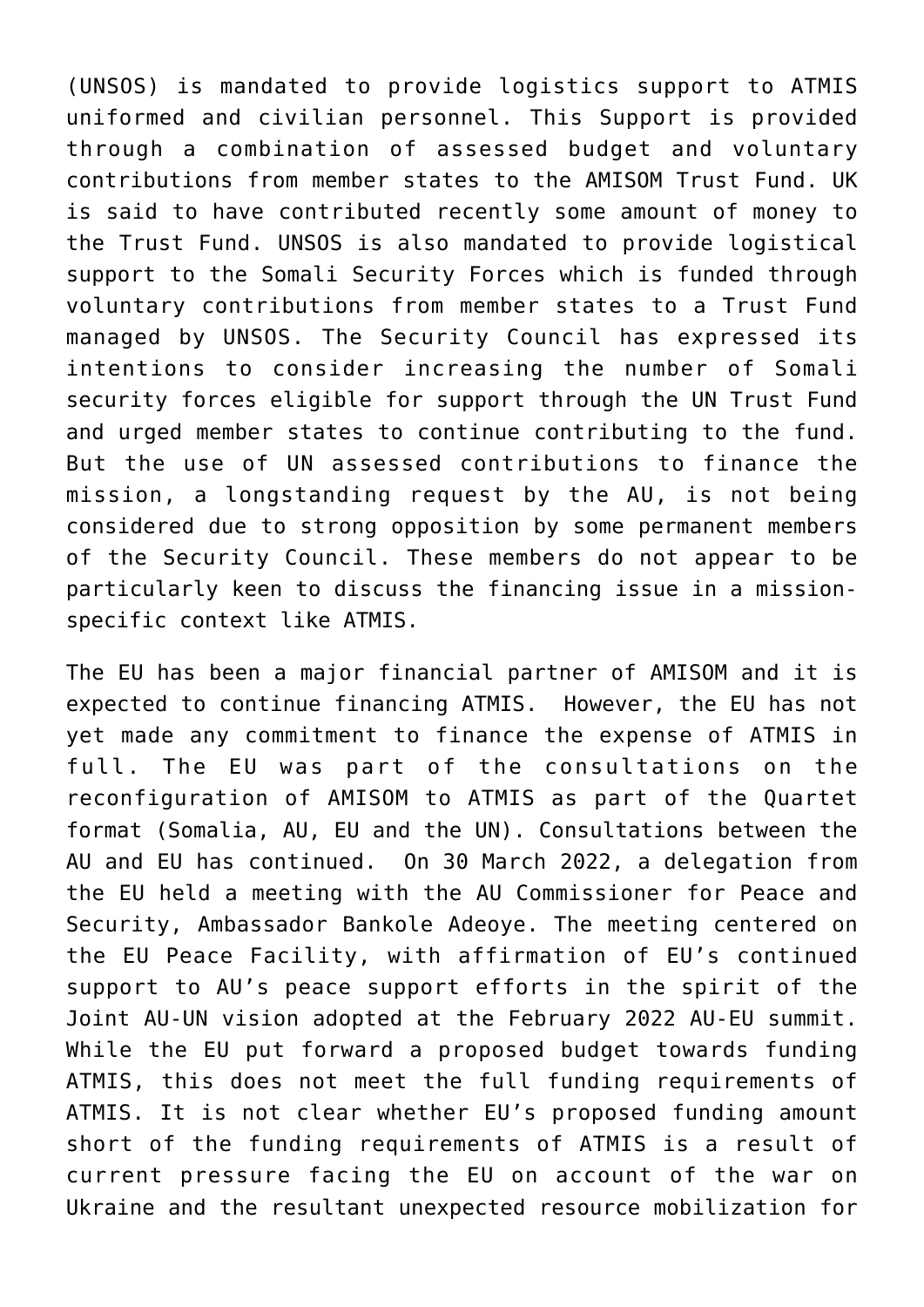meeting resource needs relating to the crisis arising from the war.

There are understandable concerns about how realistic the objectives set out for ATMIS are in the light of the current political and security dynamics in Somalia. Particularly, there is recognition that the success of the mission hinges on the full and effective implementation of the Somali Transition Plan and the ability of the government to mobilize the necessary forces. Past experiences in the implementation of the plan are far from reassuring in this regard. The relation between the federal government and the regions continues to be complicated as the government seeks to centralize power. The political situation in the country remains tense due to the infighting between the President and the Prime Minister and the ongoing electoral process with reports of potential violence in the context of the plan for certification of Members of Parliament. These conditions of heightened demand for the role of ATMIS in this delicate context make the need for filling in the funding gaps for ATMIS even more pressing.

At the time of going to publication, it remains uncertain if this session would have an outcome document. The PSC is expected to commend the TCCs and PCCs of ATMIS for continuing to deliver their responsibilities, despite remaining challenges. In terms of addressing the funding gaps, there are four options. The first is to go back to the EU and negotiate on additional funding to meet the shortfall. It is not clear if there is room for further negotiation with the EU on this and as such it is an option with limited chance of success. The second option is the possibility of filling the funding gaps from AU member states funds. Here as well current economic situation of member states and the funding of the AU is such that there may not be room for this option unless special dispensation for utilization of unused funds from other areas of the AU is going to be secured. The third option is to make a case to the UNSC to authorize the use of assessed